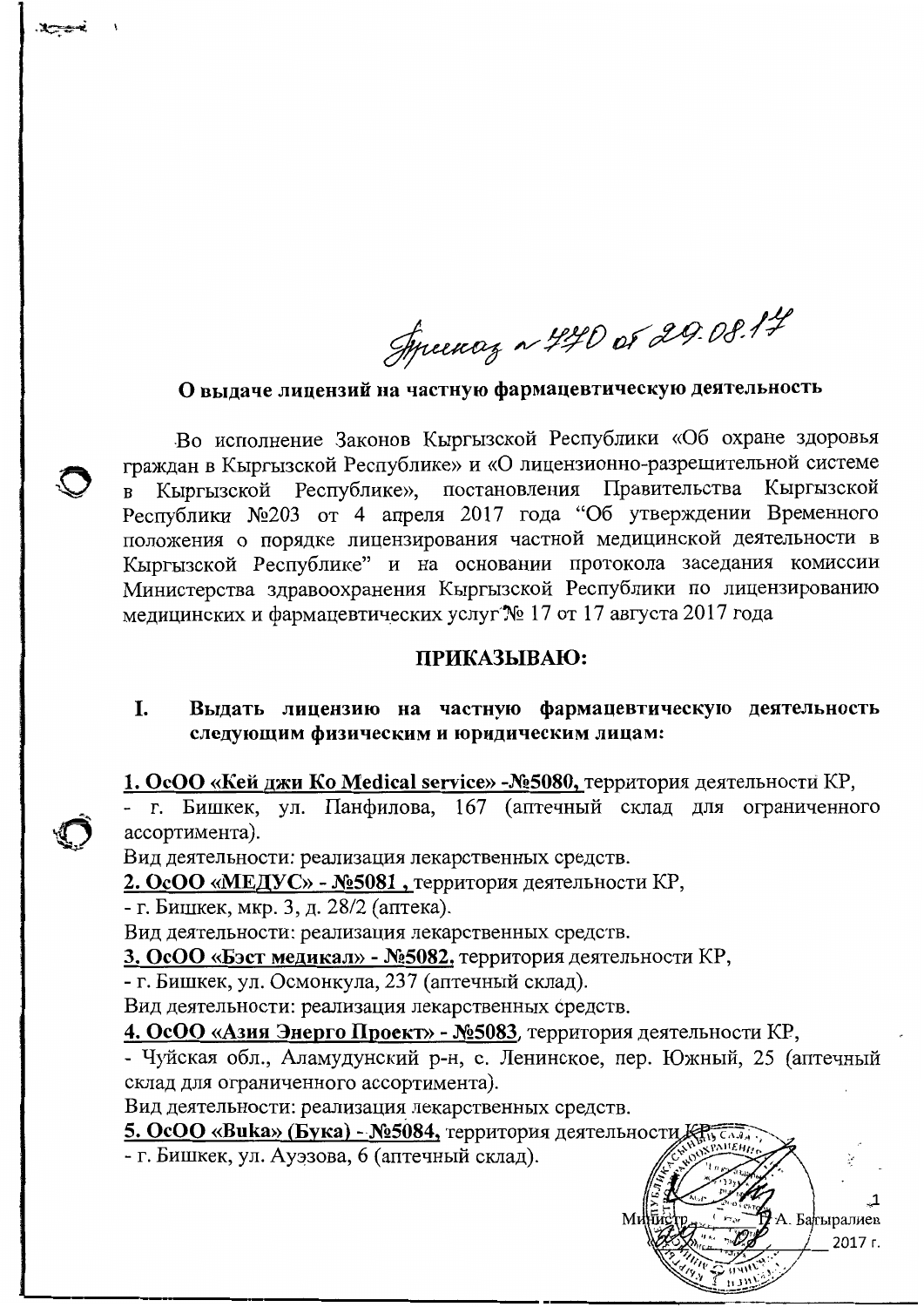Вид деятельности: реализация лекарственных средств.

# 6. ИП Акимжан кызы Элиза - №5085, территория деятельности КР,

- г. Ош, ул. Курманжан Датка, № 121 (аптечный пункт);

- г. Ош, ул. Курманжан Датка, 134-1 (аптека).

Вид деятельности: реализация лекарственных средств.

7. ОсОО «Аэрофарм» - №5086, территория деятельности КР,

- г. Бишкек, ул. Мурманская, 56 (аптечный склад).

Вид деятельности: реализация лекарственных средств.

### 8. ОсОО «Медицинский Центр «БИЗ НУР» - №5087, территория деятельности KP,

- г. Бишкек, ул. Матыева, 89 (аптечный склад).

Вид деятельности: реализация лекарственных средств.

### 9. ОсОО «Осмур-Фарм плюс» - N25088, территория деятельности КР,

- г. Ош, ул. Курманжан Датка, 157 «в» (аптека).

Вид деятельности: реализация лекарственных средств.

### II. Внести в Перечень заявленные аптечные учреждения:

1. ОсОО «Ыйман Фарм», территория деятельности КР,

- г. Ош, ул. А. Навои, 33/3 (аптечный пункт);

- г. Ош, ул. Абдыкадырова-9 (аптечный пункт);

- г. Ош, ул. А. Навои, № 19 (аптечный пункт);

- г. Ош, ул. А. Навои, № 48 (аптечный пункт).

Вид деятельности: реализация лекарственных средств.

2. ОсОО «Таравих», территория деятельности КР,

- г. Ош, ул. Базарная - 11-4 (аптечный пункт).

Вид деятельности: реализация лекарственных средств.

3. ИП Турдиева Зиеда Кахрамановна, территория деятельности КР,

- г. Бишкек, ул. Панфилова 188/2 (аптечный пункт).

Вид деятельности: реализация лекарственных средств.

4. ИП Сегизбаева Чолпон Рысбековна, территория деятельности КР,

- Кеминский р-н, с. Шабдан, ул. Назар-Ата, д. №43/1, кв. 2 (аптечный пункт).

Вид деятельности: реализация лекарственных средств.

5. ОсОО «Алтын - Тамыр», территория деятельности КР,

- Жалал-Абадская обл., Ноокенский р-н, г. Кочкор-Ата, ул. Садовая (аптечный пункт);

- Жалал-Абадская обл., Ноокенский р-н, с/о Сакалды, с. Чек, ул. А. Камбарова, 35а (аптечный пункт);

- Жалал-Абадская обл., Ноокенский р-н, с/о Арал, с. Интернационал, ул. Колхозная – 189 (аптечный пункт);

- Жалал-Абадская обл., Ноокенский р-н, г. Кочкор-Ата, ул. Садовая, б/н (аптечный киоск);

- Жалал-Абадская обл., Ноокенский р-н, с/у Ноокен, ул. Курулуш, б/н (аптечный пункт).

> Батыралиев 2017 г.

Вид деятельности: реализация лекарственных средств.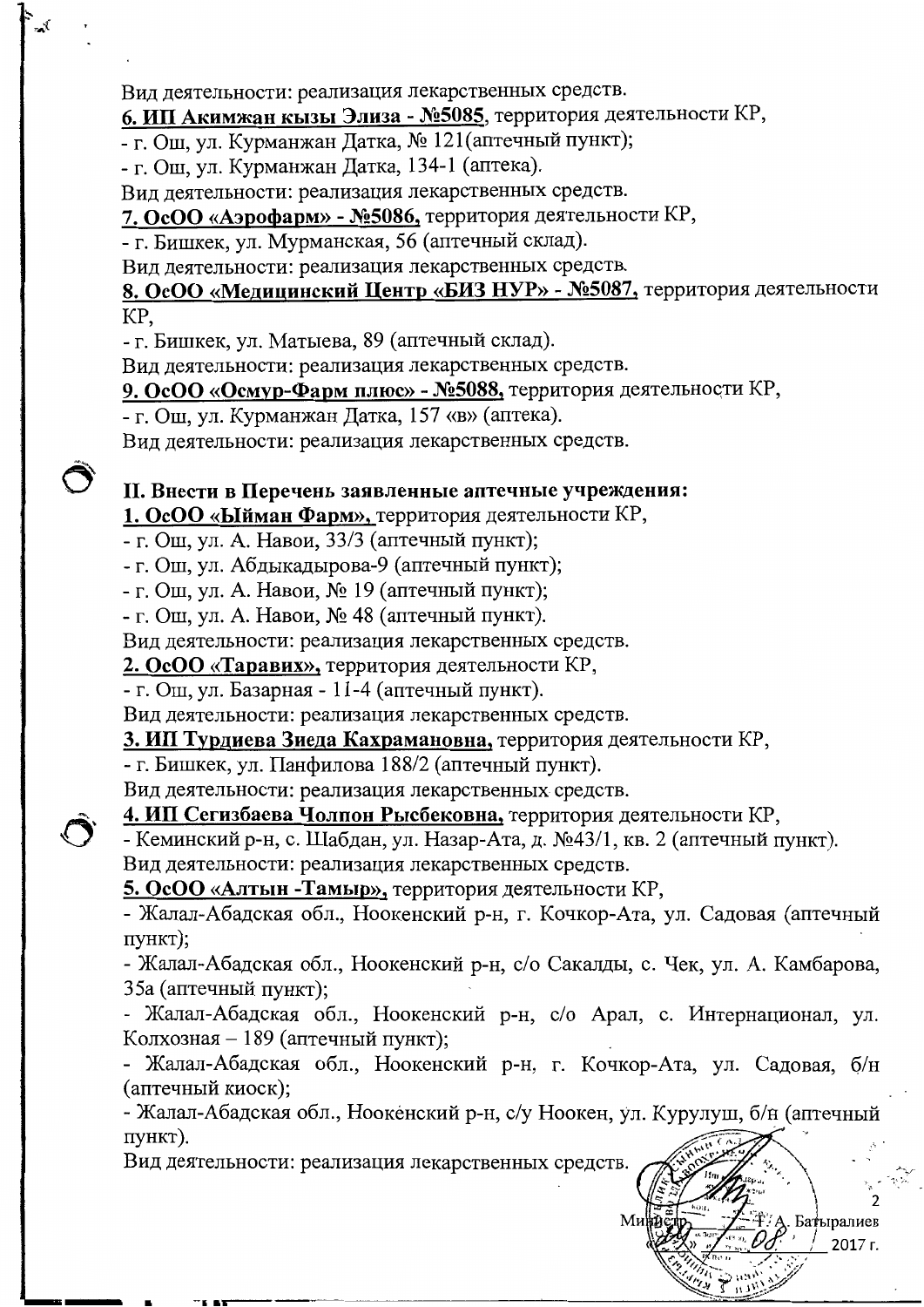# 6. ОсОО «НЕМАН-ФАРМ», территория деятельности КР,

- г. Бишкек, ул. Фучика, 3 (аптека);
- г. Бишкек, ул. Бейшеналиева, 42 (аптечный пункт).
- г. Бишкек, ул. Ауэзова  $3B$  (аптека);
- Чуйская обл., Ысык-Атинский р-н, г. Кант, ул. Ленина, 53 (аптека).

- Ошская обл., г. Узген, ул. Манаса - 139в (аптечный пункт).

Вид деятельности: реализация лекарственных средств.

# 7. ОсОО «Лекарь», территория деятельности КР,

- Чуйская обл., г. Кант, ул. Ленина, 67 (аптека);
- Чуйская обл., г. Токмок, ул. С. Ибраимова, № 88 (аптечный пункт);
- Чуйская обл., г. Токмок, ул. Дунларова, № 129 (аптечный пункт);
- Чуйская обл., г. Токмок, ул. Гагарина, б/н (аптечный пункт);

- Жалал-Абадская обл., г. Жалал-Абад, ул. Н. Айтматова, б/н (аптечный пункт).

Вид деятельности: реализация лекарственных средств.

8. ОсОО «МЕДЛАЙФ», территория деятельности КР,

- Иссык-Кульская обл., с. Кызыл-Суу, ул. Бообек Ибраева, № 66 (аптечный пункт).

- Иссык-Кульская обл., г. Балыкчы, ул. Орозбаева, д. № 43, кв. 39 (аптечный пункт).

Вид деятельности: реализация лекарственных средств.

9. ИП Урманаева Айнакул Турдакуновна, территория деятельности КР,

- Иссык-Кульская обл., с. Ананьево, ул. Больничная, 12 (аптечный пункт). Вид деятельности: реализация лекарственных средств.

10. ОсОО «Элнуру-Фарм», территория деятельности КР,

- Жалал-Абадская обл., Сузакский р-н, с/о Кара-Дарья, с. Чангыр-Таш при ГСВ № 12 (аптечный пункт);

- Жалал-Абадская обл., Базар-Коргонский р-н, с. Арстанбап, ул. Арстанбап (аптечный пункт);

- Жалал-Абадская обл., пос. Шамалды-Сай, ул. Ленина. 33/1 (аптечный пункт); Вид деятельности: реализация лекарственных средств.

11. ОсОО «ЭКА-фарм», территория деятельности КР,

- Чуйская обл., Ысык-Атинский р-н, с. Ивановка, ул. Г. Ильина, 153 (аптечный пункт).

Вид деятельности: реализация лекарственных средств.

12.ИП Абдыкаримов Абдразак Абдыкасымович, территория деятельности KP,

- Жалал-Абадская обл., г. Майлуу-Суу, ул. Сыдыкова, б/н (аптечный пункт). Вид деятельности: реализация лекарственных средств.

Ш. Вынести предупреждение за несоблюдение лицензионных требований:

1. ИП Кожановой Зинат Мухтаровне, лицензия серди Ме2678 на диагностику и лечение стоматологических заболеваний терапевтического,

2017 г.